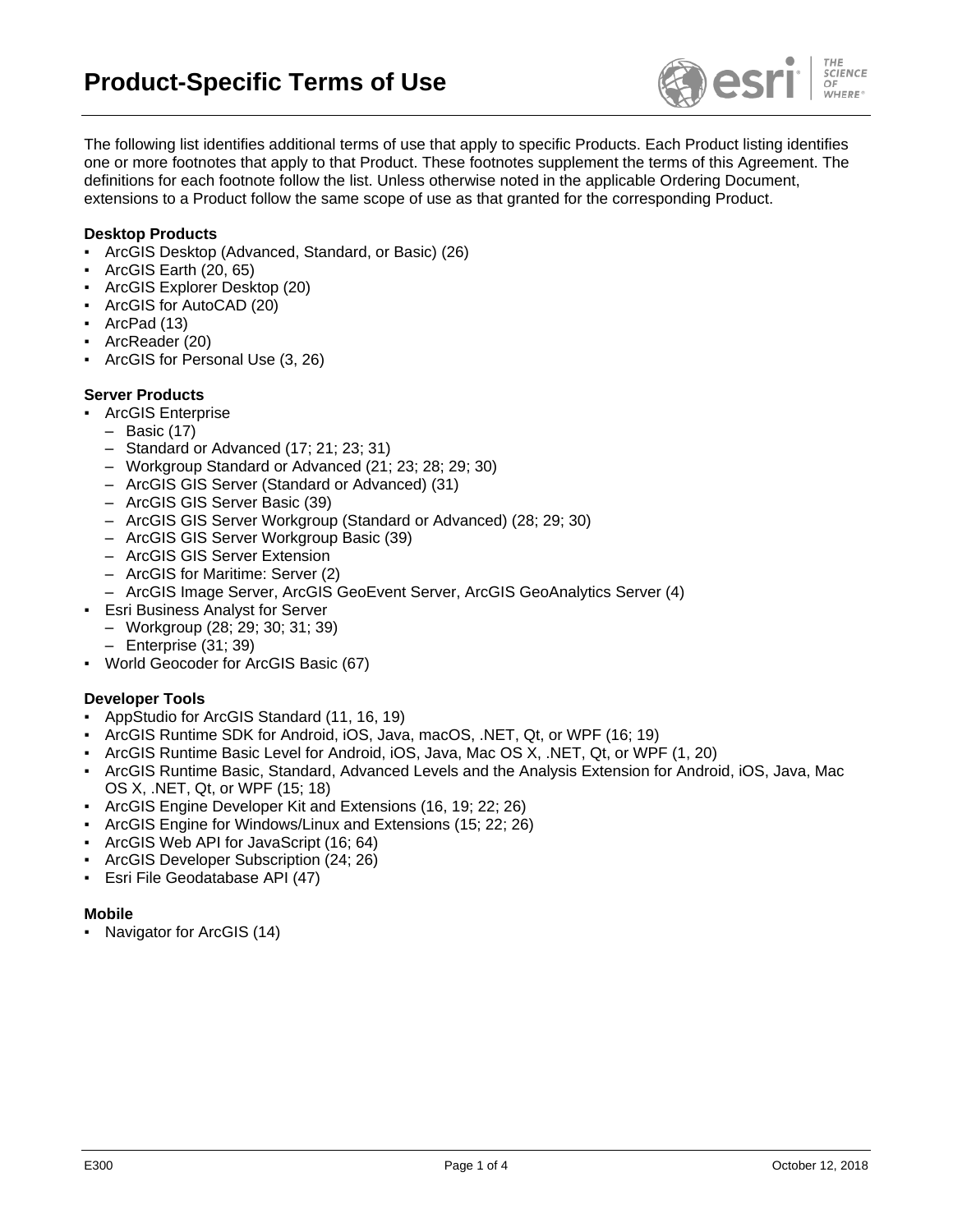# **Online Services**

- ArcGIS Online Developer Deployment Plans are available through multiple selling programs:
	- Commercial Retail, enterprise agreements, and Government Programs
		- + Free Subscription (68; 75; 76; 79; 81)
		- + Paid Subscription (68; 75; 76; 79)
	- Education Programs (Free or Paid Subscriptions) (68; 70; 71; 72; 73; 75; 76; 79; 81)
	- NGO/NPO, Press/Media Programs (Free or Paid Subscription) (68; 70; 71; 72; 73; 75; 76; 79; 81)
- ArcGIS Online subscriptions are available through multiple Selling Programs:
	- Commercial Retail, EAs; and Government Programs (68; 69; 70; 77; 78; 82)
	- Education Programs (68; 69; 78; 81; 82)
	- Non-profit Programs (68; 69; 78; 81; 82)
- Public Plan
	- Commercial Retail; enterprise agreements; Government; NGO/NPO; Press/Media Programs (68; 71; 72; 73; 74; 75; 76; 80; 81)
	- Education Programs (68; 71; 72; 73; 74; 75; 76; 80; 81)
- AEC Project Delivery Subscription (83)

#### Footnotes:

- 1. May not be used to edit an enterprise geodatabase via Direct Connect.
- 2. Not for use in navigation.
- 3. Licensed for personal, noncommercial use only.
- 4. When used with ArcGIS Enterprise Workgroup
	- Limited to 1 four-core server.
	- Can be installed on a separate machine.
- 5–10. Reserved.
	- 11. Applications built with AppStudio for ArcGIS Standard are subject to the terms of use for ArcGIS Runtime Standard Level.
	- 12. Reserved.
	- 13. Licensed as a Dual Use License.
	- 14. May be used for navigational purposes.
	- 15. Licensed as a Deployment License.
	- 16. Customer may use the SDKs or APIs to create Value-Added Applications and distribute and license those Value-Added Applications to its end users to use anywhere not prohibited under export regulation.
	- 17. Customer shall not redistribute Oracle JDBC Driver or its documentation that is included with this Product. Oracle is a third-party beneficiary of this Agreement.
	- 18. The Deployment License is per Value-Added Application per computer for stand-alone applications.
	- 19. License may not be used to develop Internet or server-based Value-Added Applications.
	- 20. Licensed as a Redistribution License.
	- 21. See Master Agreement <http://www.esri.com/legal/software-license> for additional terms of use for Named User Licenses.
	- 22. (a) An end user must acquire a license in either ArcGIS Engine for Windows/Linux Software or other ArcGIS Desktop Software (Basic, Standard, or Advanced) to obtain the right to run an ArcGIS Engine application on 1 computer; and

(b)The ArcGIS Engine for Windows/Linux extensions shall not be used in combination with ArcGIS Desktop Software to run ArcGIS Engine Value-Added Applications. A single user can have multiple ArcGIS Engine Value-Added Applications installed on 1 computer for use only by that end user.

23. System to System Communication

a) Customer may use a basic service login to enable one-way, read-only, system-to-system communications from ArcGIS Enterprise to other third-party, enterprise business system(s) in the customer's organization. Customer may use a Level 1 Named User Credential as a basic service login until Esri implements an actual service login credential. A specific Level 1 Named User Credential used as a basic service login credential may only be used for system-to-system integration purposes and may not also be used by a Named User to access the system.

b) Customer may use a standard service login to enable two-way, read-write, system-to-system communications between ArcGIS Enterprise and other third-party, enterprise business system(s) in the customer's organization. Customer may use a Level 2 Named User Credential as a standard service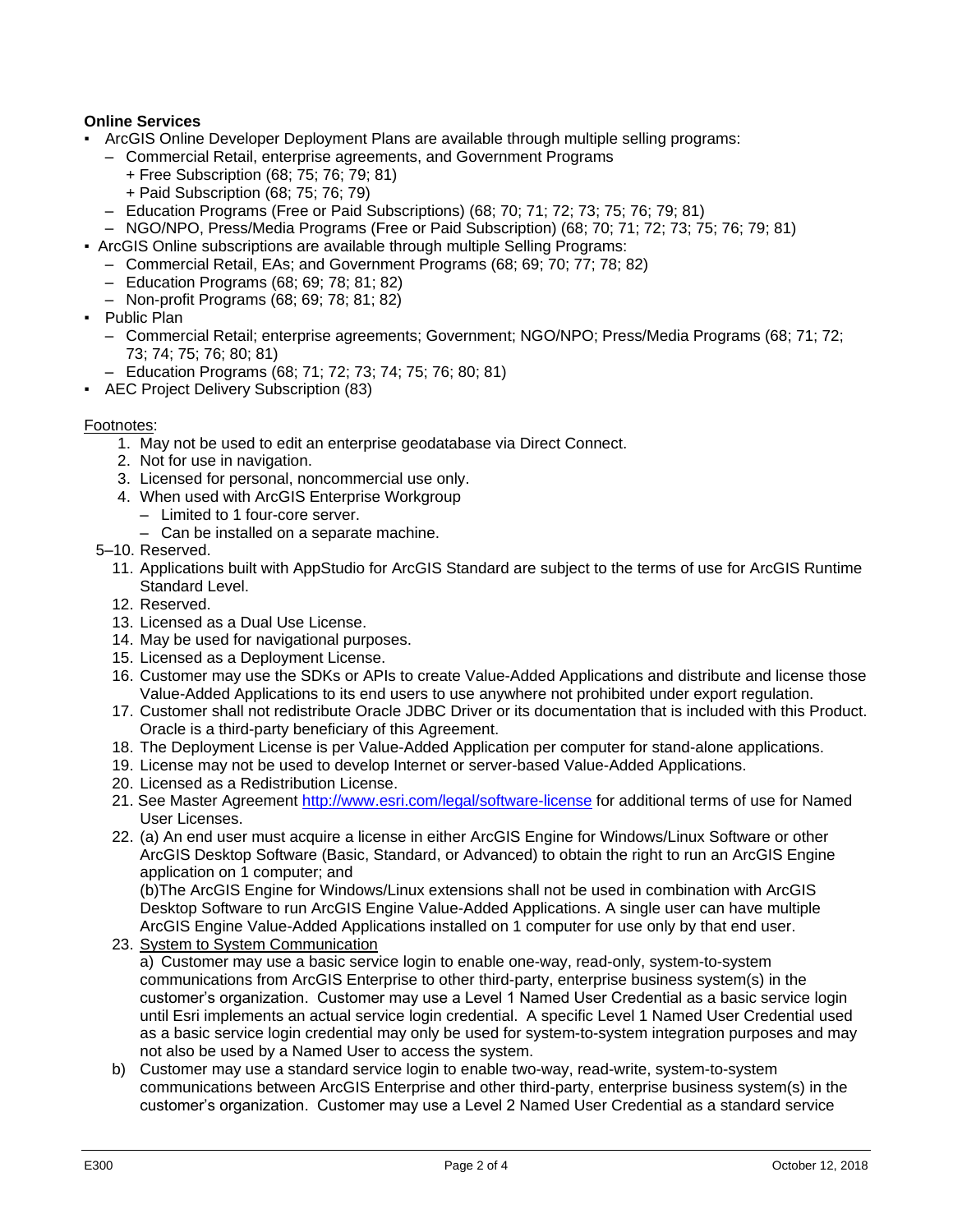login until Esri implements an actual service login credential. A specific Level 2 Named User Credential used as a standard service login credential may only be used for system-to-system integration purposes and may not also be used by a Named User to access the system.

- 24. Software may be used only for the purposes of development, testing, and demonstration of a prototype Value-Added Application and creating map caches. Customer may use Value-Added Applications and map caches with ArcGIS Enterprise Staging Server Licenses and Deployment Server Licenses. Software and Data may be installed on multiple computers for use by any ArcGIS Developer Subscribers with Builder or higher plan subscriptions; all other Software is licensed as a Single Use License.
- 25. Reserved.
- 26. The geodatabase is restricted to 10 gigabytes of Customer's data.
- 27. Reserved.
- 28. Use is limited to 10 concurrent end users of applications other than ArcGIS Enterprise Workgroup or ArcGIS GIS Server Workgroup applications. This restriction includes use of ArcGIS Desktop Software, ArcGIS Engine Software, and third-party applications that connect directly to any ArcGIS Enterprise Workgroup or ArcGIS GIS Server Workgroup geodatabase. There are no limitations on the number of connections from web applications.
- 29. Software requires a supported version of SQL Server Express. Supported versions are listed with the system requirements for the product on the Esri website.
- 30. Use is restricted to a maximum of 10 gigabytes of Customer's data. All components must be installed on a single server.
- 31. Includes a Failover License.
- 32. Reserved.
- 33–38. Reserved.
	- 39. Any editing functionality included with ArcGIS GIS Server is not permitted for use with ArcGIS GIS Server Basic and ArcGIS GIS Server Workgroup Basic.
- 40–46. Reserved.
	- 47. Customer may develop and distribute Value-Added Applications that use Esri File Geodatabase API to Customer's end users.
- 48–53. Reserved.
- 54. Reserved.
- 55–63. Reserved.
	- 64. Value-Added Applications for web deployment must be used in conjunction with other Esri Products. Third-party technologies may also be used in conjunction with Value-Added Applications as long as the Value-Added Applications are always used in conjunction with other Esri Product(s).
	- 65. May only be used in conjunction with other Esri Product(s). Third-party technologies may also be used in conjunction with ArcGIS Earth as long as ArcGIS Earth is always used in conjunction with other Esri Products.
	- 66. Reserved.
	- 67. Limited to 250,000,000 geocodes per annual subscription.
	- 68. Customer may not store the geocoded results generated by World Geocoding Service without an ArcGIS Online subscription. Customer may use the data accessible through Infographics Service for display purposes only and may not save any data accessible through this service.
	- 69. May be used for any business purpose of Customer's organization.
	- 70. May be used for development and test purposes for Customer's organization.
	- 71. May be used for teaching purposes in educational organizations.
	- 72. May be used for the benefit of Customer's qualified NGO/NPO organization.
	- 73. May be used for the benefit of press or media organizations.
	- 74. May be used for personal use.
	- 75. Customer may enable third-party use of Value-Added Applications only by publicly sharing using Sharing Tools. Customer may not use this subscription to power a Value-Added Application for its own business use unless Customer is an educational institution using the Value-Added Application for teaching purposes only, a qualified NGO/NPO organization, or a media or press organization.
	- 76. Customer is not permitted to create private groups or participate in any private groups.
	- 77. Includes a Commercial App Deployment license, which enables Customer to make Value-Added Applications available to third parties for a fee.
	- 78. Customer may use this subscription to create or participate in private groups.